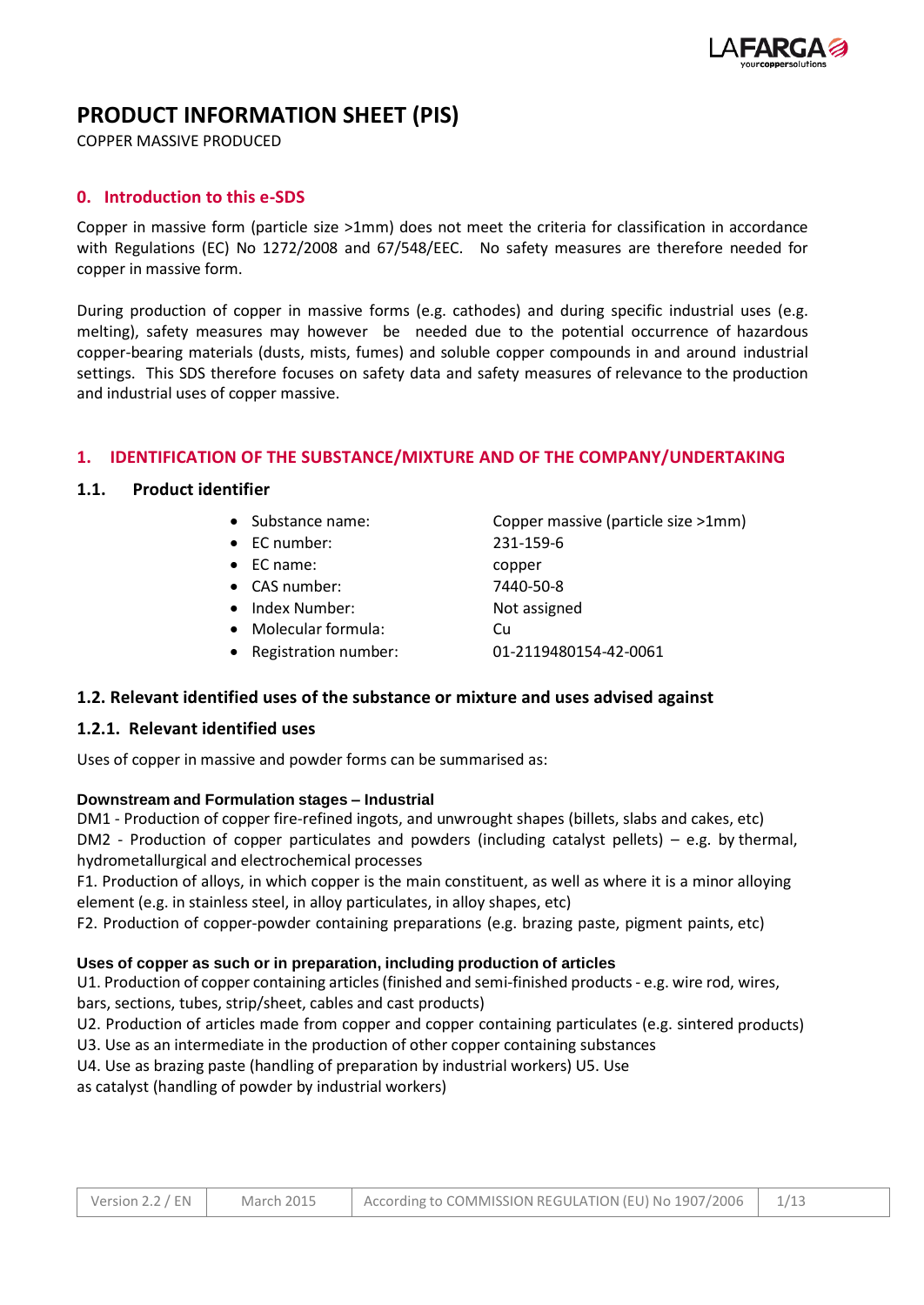

### **Service life stage (article or preparation in sealed container) –consumers, professional /industrial workers**

- S1. Use of article (handling by consumer) e.g. handling of coins
- S2. Use of article (handling by professional worker) e.g. installation of roofs and tubes
- S3. Use as spray coating agent (handling of preparation in sealed container)
- S4. Use of article made from copper and copper-containing particulates e.g. brake pads

#### End-of-life stage4

EoL1. Of industrial wastes -e.g. recycling and recovery as raw material

EoL2. Of private wastes e.g. collecting, recovery, and disposal

### **The following exposure scenarios, developed in the REACH Chemical Safety Report for Copper, are relevant to the production and identified uses of copper in massive forms:**

| <b>Scenario</b><br><b>Number</b> | <b>Exposure scenario title as presented in Annex I</b>     |
|----------------------------------|------------------------------------------------------------|
| $\mathbf{1}$                     | Raw material and scrap handling of massive metal           |
| 20                               | Raw material and scrap handling of fines, milling to fines |
| $\overline{2}$                   | Smelting and fire refining                                 |
| 3                                | <b>Electrolytic Refining</b>                               |
| 30                               | Hydro-metallurgical copper production                      |
| 23                               | Melting and casting                                        |
| 13                               | <b>Continuous Dipping</b>                                  |
| 13                               | Hot processes                                              |
| 9                                | <b>Heat Treatment</b>                                      |
| 25                               | Electro deposition                                         |
| 11                               | Coating & Electroplating                                   |
| 26                               | Surface treatment                                          |
| 27                               | Compaction & Sintering & Injection moulding                |
| 28                               | Metallization and Thermal Spraying                         |
| 5                                | Low energy mechanical processing of cold metal             |
| 12                               | Welding                                                    |
| 16                               | Etching                                                    |
| 18                               | Handling of articles by consumer and professional worker   |

### **1.2.2. Uses advised against**

There are no uses advised against

### **1.3. Details of the supplier of the safety data sheet**

| • Registered company name: | La Farga Lacambra, SAU         |
|----------------------------|--------------------------------|
| Address:                   | Ctra.C-17 z, km 73,5           |
|                            | 08508, Les Massies de Voltregà |
| • Telephone:               | $(+34)$ 93 859 04 02           |
| Fax:                       | $(+34)$ 93 859 04 02           |
| $\bullet$ Email:           | xavier.fabrega@lafarga.es      |
|                            |                                |

### **1.4. Emergency telephone number**

Emergency telephone: (+34) 93 859 04 02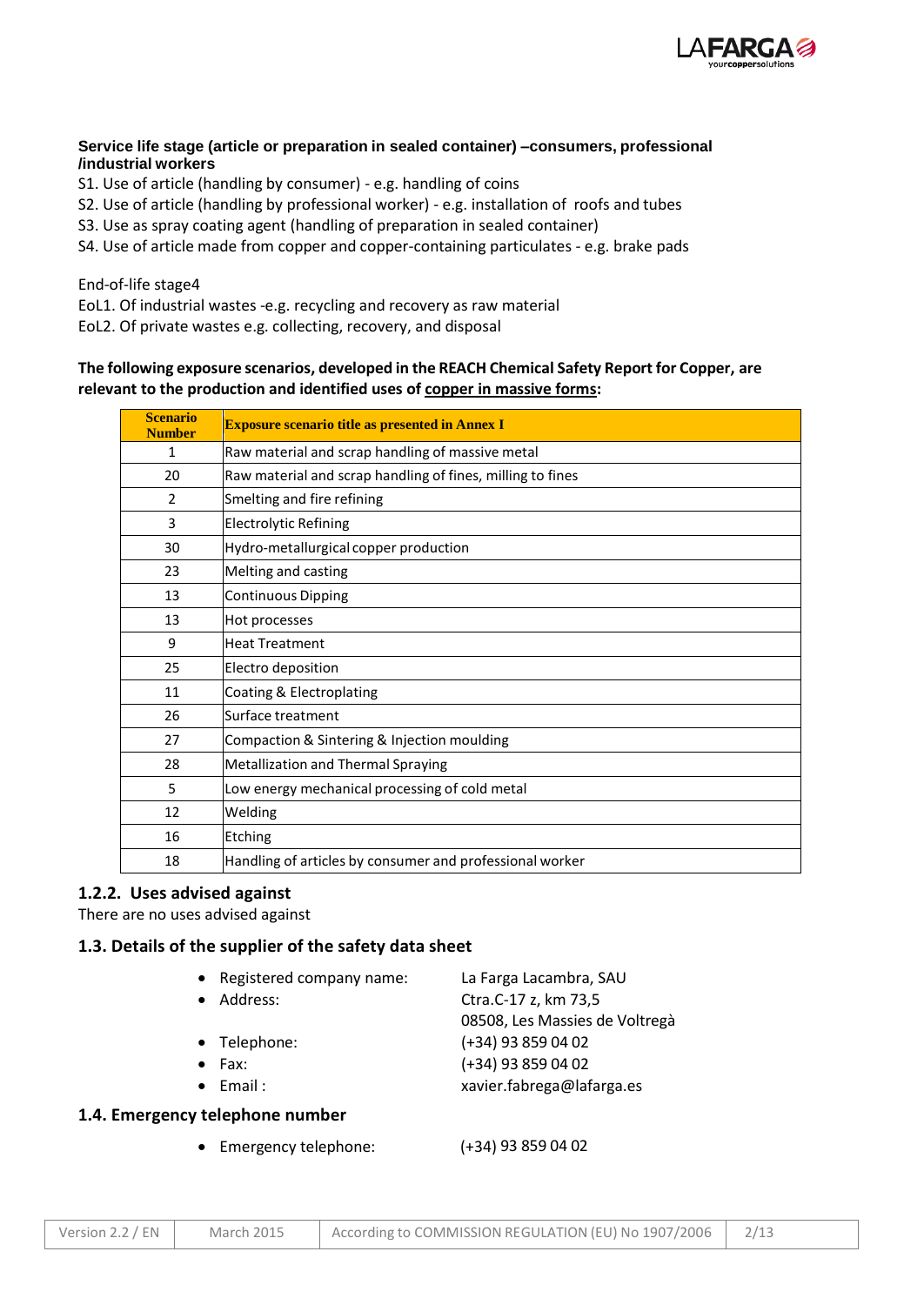

### **2. HAZARDS IDENTIFICATION**

### **2.1. Classification of the substance or mixture**

# **2.1.1. Classification according to Regulation (EC) No. 1272/2008 (CLP/GHS)**

Not classified

### **2.1.2. Classification according to Directive 67/548/EEC**

Not classified

### **2.2. Label elements**

### **2.2.1. Labeling according to Regulation (EC) No. 1272/2008 (CLP/GHS)** None

### **2.3. Other hazards**

The substance does not meet the criteria for a PBT or vPvB substance.

Copper is not expected to contribute to ozone depletion, ozone formation, global warming or acidification.

### **3. COMPOSITION/INFORMATION ON INGREDIENTS**

### **3.1. Substances**

| Constituent       | Typical concentration | Concentration range     | Remarks       |
|-------------------|-----------------------|-------------------------|---------------|
| Copper            | $\geq 99.9\%$         | $\geq$ 99.9 $-$ < 100 % | No classified |
| EC no.: 231-159-6 |                       | (w/w)                   | impurities    |

### **4. FIRST AID MEASURES**

### **4.1. Description of first aid measures**

Copper in massive form is not hazardous.

During production and some uses, the following hazardous derivatives may occur/be formed: respirable copper bearing particles and soluble copper compounds. This section also considers potential hazards of copper-bearing materials and copper compounds (referred to as "copper"), relevant to the production and use of copper massive.

General advice: Get medical attention if any discomfort develops. Show this safety data sheet to the doctor in attendance.

Following inhalation: In case of exposure to fumes, fine particulates, powders, flakes: move to fresh air, lay patient down, get medical attention if discomfort persists.

Following skin contact: Use general hygiene measures for contact with the material: wash with soap and warm water. In case of contact with molten product, cool rapidly with water and seek immediate medical attention. Do not attempt to remove molten product from skin because skin will tear easily. Cuts or abrasions should be treated promptly with thorough cleansing of the affected area.

| Version 2.2 / EN | <b>March 2015</b> | According to COMMISSION REGULATION (EU) No 1907/2006 |  |
|------------------|-------------------|------------------------------------------------------|--|
|------------------|-------------------|------------------------------------------------------|--|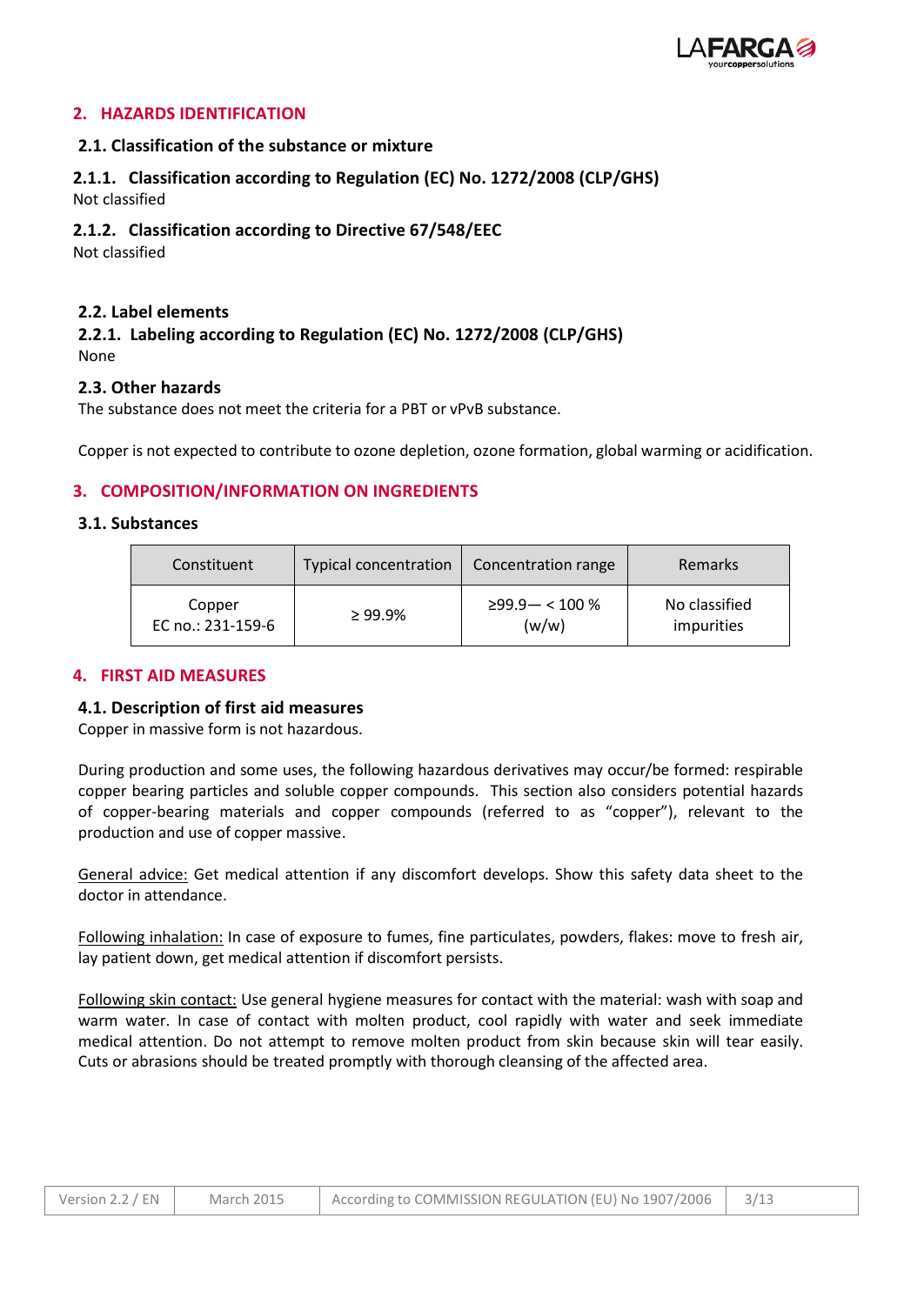

Following eye contact: Use general measures if eye irritations occur. Do not rub eyes. Remove any contact lenses. Flush eyes thoroughly with water, taking care to rinse under eyelids. If discomfort continues, consult a physician.

After ingestion: In case of significant oral intake (several mg Cu), rinse mouth and give 200- 300 ml water to drink. Do not induce vomiting. Get medical attention if any discomfort continues.

### **4.2. Most important symptoms and effects, both acute and delayed**

Gastro-intestinal symptoms are the first symptoms for high oral intakes of soluble copper compounds. Vomiting may occur.

The most critical organ for delayed effects from "copper" excess is the liver.

Nose-lung irritation may be a symptom occurring after inhalation of copper containing fumes/dusts/mists.

### **4.3. Indication of any immediate medical attention and special treatment needed**

Treat symptomatically.

### **5. FIRE-FIGHTING MEASURES**

#### **5.1. Extinguishing media**

Suitable: Massive Copper itself is non-flammable. Use fire fighting measures appropriate to surrounding materials.

Not suitable: Extinguishing media which may be used where molten copper is present: sand, sodium chlorite

Extinguishing media which must not be used where molten copper is present: water or halogenated extinguishing media.

### **5.2. Special hazards arising from the substance or mixture**

Respirable dust

### **5.3. Advice for firefighters**

General protection is needed: wear a self-contained breathing apparatus and a fully protective suit and gloves. Dispose of fire debris and contaminated fire fighting media in accordance with official regulations.

### **6. ACCIDENTAL RELEASE MEASURES**

Copper in massive form is not hazardous.

During production and some uses, hazardous "copper" may be formed and therefore accidental releases of respirable copper-bearing particles and soluble copper compounds are considered.

### **6.1. Personal precautions, protective equipment and emergency procedures**

### **6.1.1. For non-emergency personnel:**

Avoid formation of dust.

| Version 2.2 / EN | March 2015 | According to COMMISSION REGULATION (EU) No 1907/2006 |  |
|------------------|------------|------------------------------------------------------|--|
|------------------|------------|------------------------------------------------------|--|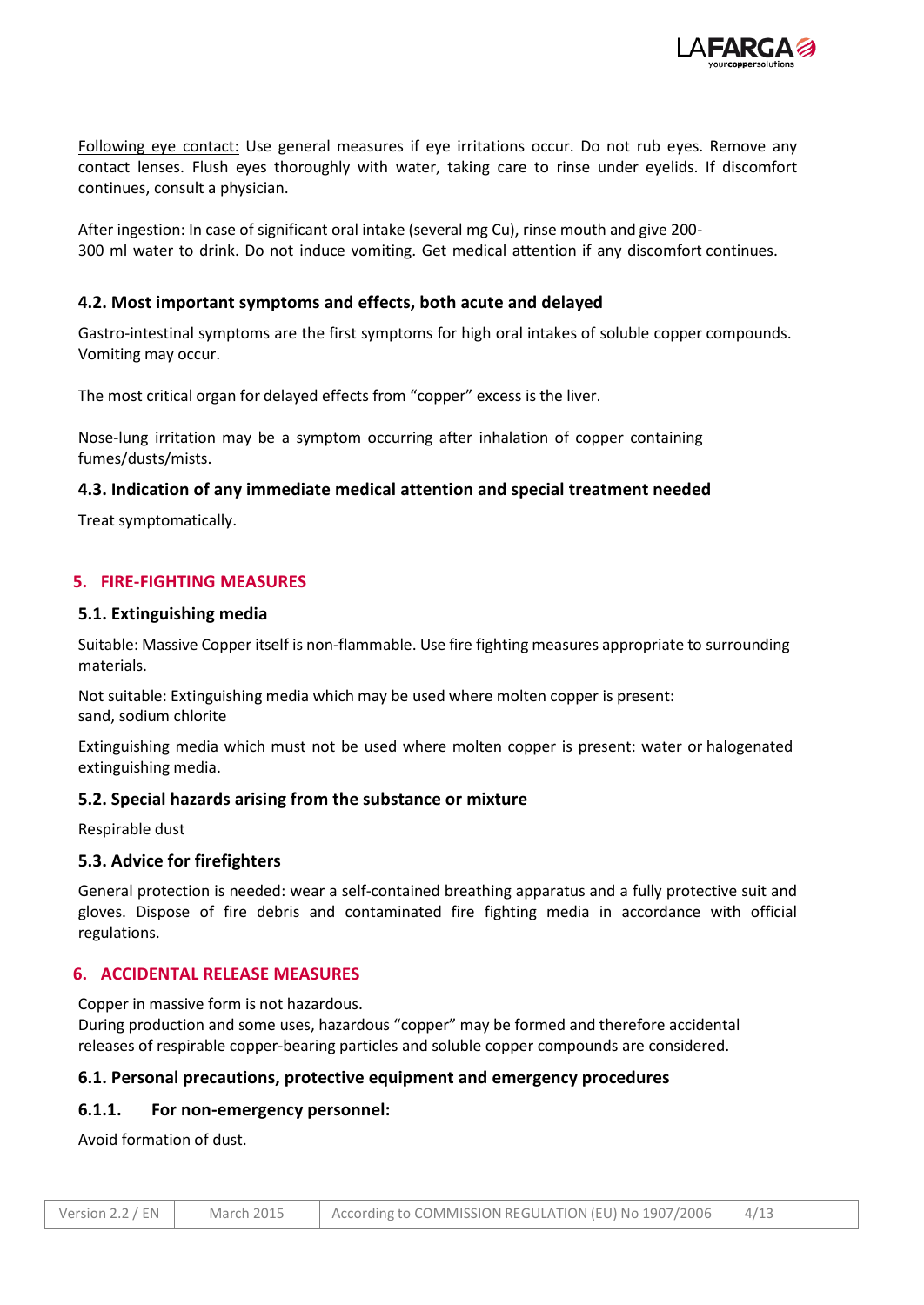

Ensure adequate ventilation.

Avoid inhalation of dust and fumes. Wear suitable protective equipment.

# **6.1.2. For emergency responders:**

Avoid formation of dust. Ensure adequate ventilation. Avoid inhalation of dust and fumes. Wear suitable protective equipment. Keep unprotected persons away.

### **6.2. Environmental precautions**

Liquids containing powder should be absorbed in vermiculite, dry sand, or earth before putting into a suitable container for recycling or disposal as hazardous waste.

-Collect dust, particulates, powders, flakes using a vacuum cleaner with a HEPA filter. Place

in a suitable container for recycling or disposal as hazardous waste.

-Although the substance is not classified as dangerous to the environment, in the event of an accidental release the product should be prevented from reaching the sewage system or any water course, and from penetrating the ground/soil. Dispose of spilled material in accordance with the relevant local regulations. See Section 13 for disposal considerations.

### **6.3. Methods and material for containment and cleaning up**

Avoid dust formation.

Sweep all spilled material or use an appropriate industrial vacuum cleaner. Collect spilled material in suitable containers or closed plastic bags for recovery or disposal.

Dispose spilled material or contaminated material as waste. See section 13 for disposal considerations

### **6.4. Reference to other sections**

For more information on exposure controls/personal protection or disposal considerations, check Sections 8 to 13 of this Safety Data Sheet.

### **7. HANDLING AND STORAGE**

### **7.1. Precautions for safe handling**

### **7.1.1. Protective measures**

Copper is not classified in massive forms and no protective measures are needed for safe handling.

### **7.1.2. Advice on general occupational hygiene**

Avoid contact with molten material. Do not use water on molten metal.

Melting, burning, sawing, brazing, grinding or machining operations may generate fumes and dusts. Avoid generation and spreading of dust. Avoid inhalation of dust and small particles and contact with eyes.

Provide adequate ventilation.

Observe good industrial hygiene practices

### **7.2. Conditions for safe storage, including any incompatibilities**

Avoid direct contact with strong acids.

| Version 2.2 / EN | <b>March 2015</b> | According to COMMISSION REGULATION (EU) No 1907/2006   5/13 |  |
|------------------|-------------------|-------------------------------------------------------------|--|
|------------------|-------------------|-------------------------------------------------------------|--|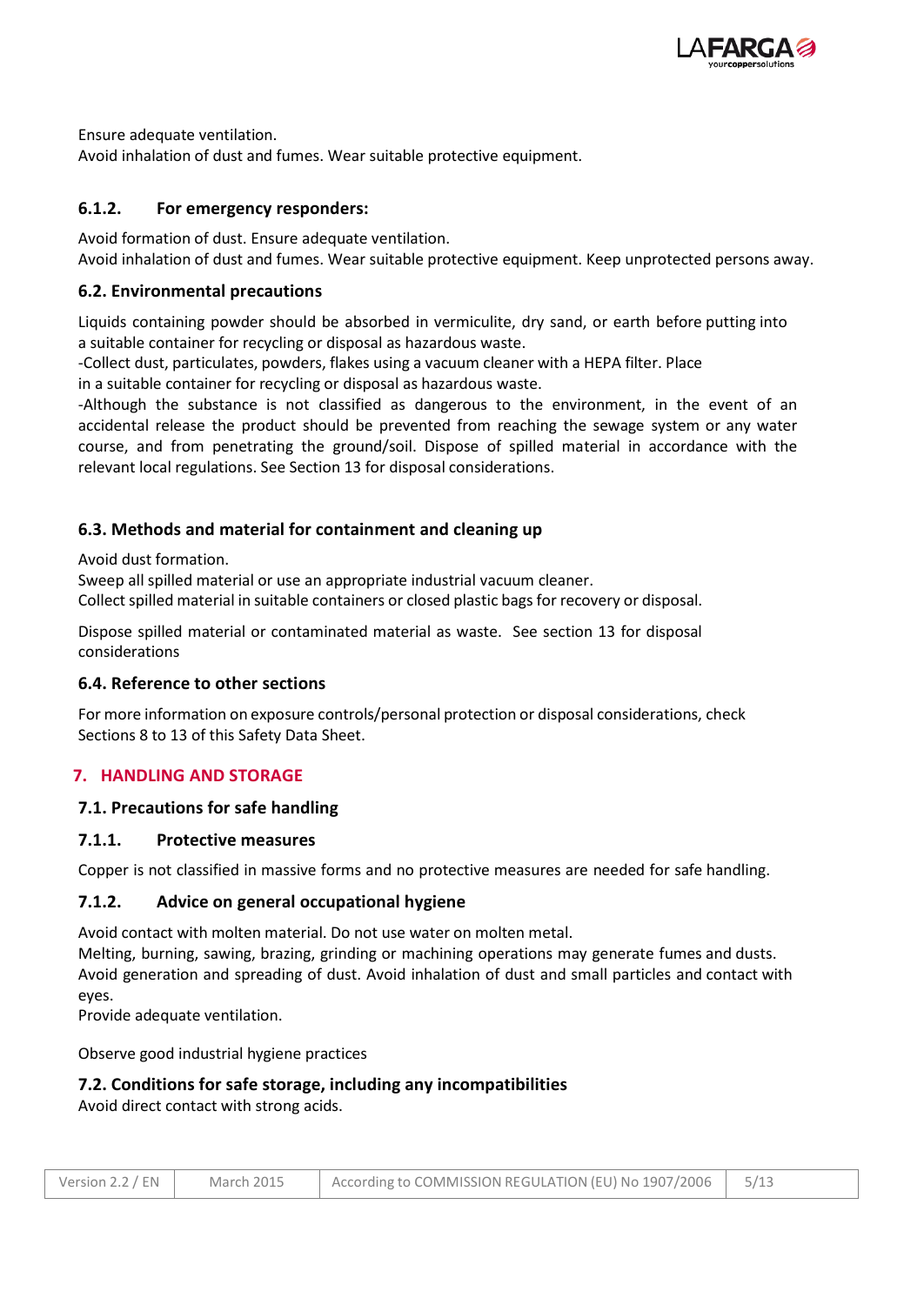

### **7.3. Specific end use(s)**

Check the identified uses in section 1.2 of this safety data sheet.

For more information check section 2.1: Control of workers exposure.

# **8. EXPOSURE CONTROLS/PERSONAL PROTECTION**

An overview of the assigned protection factors (APFs) of different RPE (according to BS EN 529:2005) can be found in the glossary of MEASE [\(www.ebrc.de/tools/mease.php\)](http://www.ebrc.de/tools/mease.php)

### **8.1. Control parameters**

The following current national occupational exposure limit values for copper and copper compounds apply:

| <b>Country</b> | <b>Occupational</b><br>exposure limit                                                     | <b>Maximum</b><br>exposure<br>time                    | <b>Document</b><br>number-<br><b>Date</b> | <b>Basis</b> | <b>Link to the legislation</b>                                                                                                                                           |
|----------------|-------------------------------------------------------------------------------------------|-------------------------------------------------------|-------------------------------------------|--------------|--------------------------------------------------------------------------------------------------------------------------------------------------------------------------|
| <b>UK</b>      | 0.2<br>mg<br>Cu<br>(fume)/m <sup>3</sup><br>1 mg Cu (dust<br>and mist)/m <sup>3</sup>     | <b>TWA</b><br>8h<br>(dust and<br>mist)/m <sup>3</sup> | 2007                                      | Copper       | Health<br>and<br>Safety<br>Executive-<br>http://www.hse.gov.uk/coshh/tabl<br>e1.pdf                                                                                      |
| Finland        | 0.1<br>mg<br>Cu<br>(alveolar)/m <sup>3</sup><br>1 mg Cu (dust<br>and mist)/m <sup>3</sup> | 8h TWA                                                | 2009                                      | Copper       | The Ministry of Social Affairs and<br>Health-<br>http://pre20090115.stm.fi/hm1113<br>394626349/passthru.pdf                                                              |
| Belgium        | 0.2<br>Cu<br>mg<br>(fume)/m <sup>3</sup><br>1 mg Cu (dust<br>and mist)/m <sup>3</sup>     | 8h TWA                                                | 2007                                      | Copper       | public fédéral<br>Service<br>Emploi,<br>et Concertation sociale-<br>Travail<br>http://www.emploi.belgique.be/W<br>orkArea/showcontent.aspx?id=239<br>14                  |
| France         | 0.2<br>mg<br>Cu<br>(fume)/m <sup>3</sup><br>Cu<br>1<br>mg<br>(dust)/m <sup>3</sup>        | 8h TWA                                                | 2008                                      | Copper       | INSTITUT NATIONAL DE RECHERCHE<br>SÉCURITÉ-<br>FT.<br>DF<br>http://en.inrs.fr/inrs-<br>pub/inrs01.nsf/IntranetObject-<br>accesParReference/ED%20984/\$Fil<br>e/ED984.pdf |
| Spain          | 0.2<br>mg<br>Cu<br>(fume)/m <sup>3</sup><br>1 mg Cu (dust<br>and mist)/m <sup>3</sup>     | 8h TWA                                                | NIPO:792-<br>$10-031-X$<br>(2011)         | Copper       | <b>NACIONAL</b><br><b>INSTITUTO</b><br><b>DE</b><br>SEGURIDAD E HIGIENE EN<br>EL<br><b>TRABAJO</b><br>http://www.insht.es/                                               |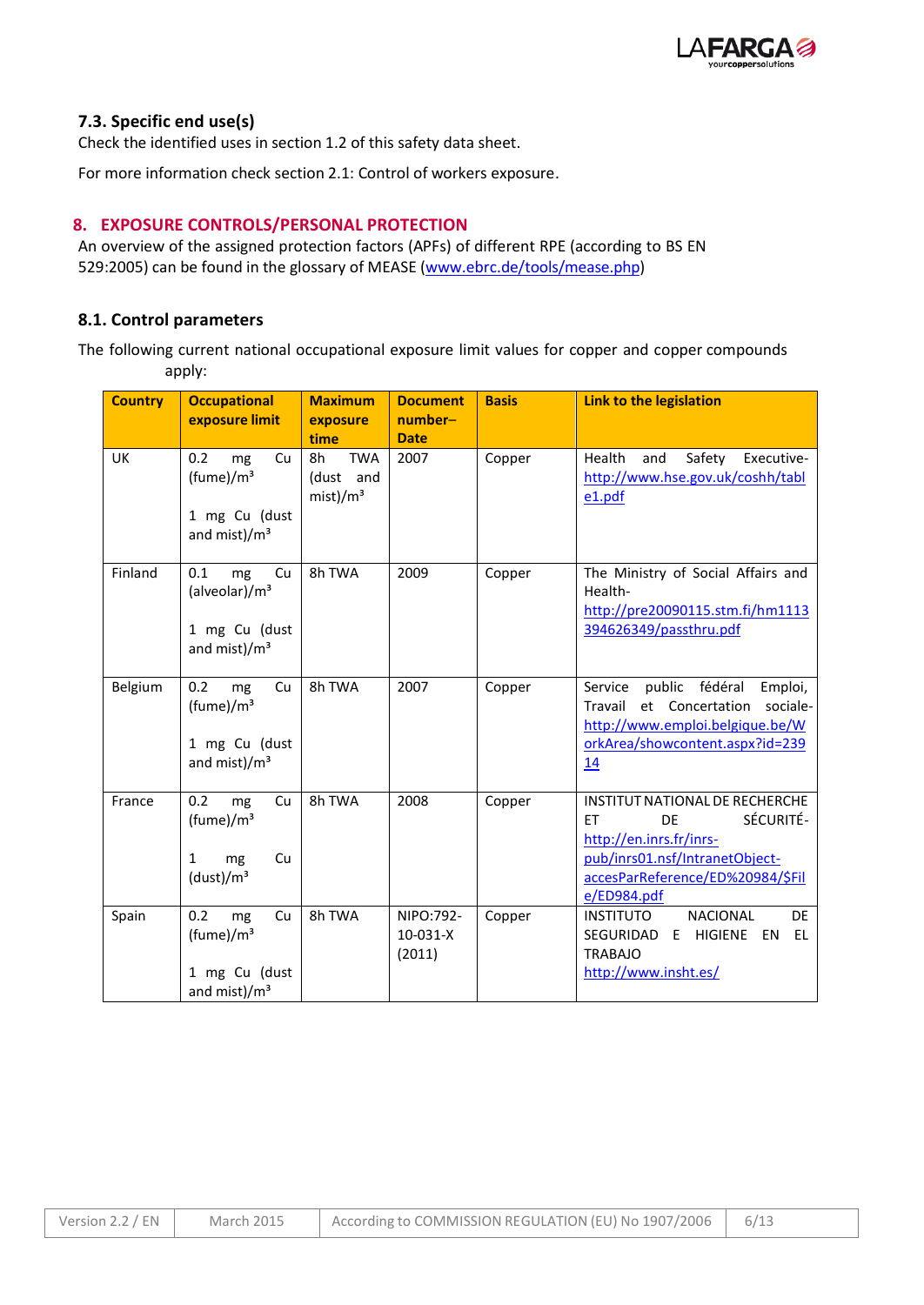

## **8.1.1. PNECs and DNELs**

| <b>Exposure pattern</b>                                          | <b>Route</b>           | <b>Descriptor</b>                                                                                                                                                                      | <b>DNEL / PNEC</b>          |
|------------------------------------------------------------------|------------------------|----------------------------------------------------------------------------------------------------------------------------------------------------------------------------------------|-----------------------------|
| Human -Long-term<br>$\overline{\phantom{m}}$<br>systemic effects | inhalation             | Oral, dermal and Internal dose DNEL (Derived No Effect Level)<br>Using absorption factors of 25% for oral, 100%<br>for inhalation (respirable) and 0.03% for<br>dermal exposure routes | 0.041mg Cu/kg B wt/d        |
| Human-Short-term-<br>systemic effects                            | inhalation             | Oral, dermal and Internal dose DNEL (Derived No Effect Level)<br>Using absorption factors of 25% for oral, 100%<br>for inhalation (respirable) and 0.03% for<br>dermal exposure routes | 0.082mg Cu/kg B wt/d        |
| Human-Short-term-<br>effects-drinking water                      | Oral                   | A NOAEL for drinking water                                                                                                                                                             | $4$ mg/l                    |
| Environmental                                                    | Freshwater             | PNEC (Predicted No Effect Concentration)<br>Includes a default bio-availability correction                                                                                             | 7.8 µg dissolved Cu/L $(1)$ |
| Environmental                                                    | Marine water           | PNEC (Predicted No Effect Concentration)<br>Includes a default bio-availability correction                                                                                             | 5.2 µg dissolved Cu/L $(1)$ |
| Environmental                                                    | Sediment<br>freshwater | PNEC (Predicted No Effect Concentration)<br>Includes a default bio-availability correction                                                                                             | 87 mg Cu/kg dry wt (1)      |
| Environmental                                                    | Sediment<br>estuarine  | PNEC (Predicted No Effect Concentration)                                                                                                                                               | 288 mg Cu/kg dry wt (1)     |
| Environmental                                                    | Sediment marine        | <b>PNEC (Predicted No Effect Concentration)</b>                                                                                                                                        | 676 mg Cu/kg dry wt $(1)$   |
| Environmental                                                    | Soil                   | PNEC (Predicted No Effect Concentration)<br>Includes a default bio-availability correction                                                                                             | 65.5 mg Cu/kg dry wt $(1)$  |
| Environmental                                                    | <b>STP</b>             | PNEC (Predicted No Effect Concentration)                                                                                                                                               | 230 g dissolved Cu/L        |

(1) Default PNEC values are given. These can be refined if information on local environment is available (see section 12.1)

# **8.2. Exposure controls**

See section 2.1 of the individual exposure scenarios in Annex I for a detailed description of the required exposure control measures. Any control measures and associated efficiency values are based on actual measured data at the workplace or on the MEASE tool for occupational exposure assessment [\(http://www.ebrc.de/ebrc/ebrc-mease.php\)](http://www.ebrc.de/ebrc/ebrc-mease.php).

For appropriate air monitoring," total" and "respirable" copper levels should be assessed. An Excel sheet that allows the systemic internal human health exposure levels to be calculated is available from: <http://www.eurocopper.org/copper/reach.html>

The environmental assessment uses the Metal EUSES calculator for Downstream Uses which can be freely downloaded from [http://www.arche-consulting.be/Metal-CSA-](http://www.arche-consulting.be/Metal-CSA-toolbox/du-scaling-tool)[toolbox/du-scaling-tool.](http://www.arche-consulting.be/Metal-CSA-toolbox/du-scaling-tool) For environmental monitoring, the physico-chemical characteristics of the local receiving environment should preferably be monitored (see section 12).

### **8.2.1. Appropriate engineering controls**

Prevent formation of dust where possible. Ensure appropriate ventilation/exhaustion at machinery and places where dust can be generated.

Any deposit of dust which cannot be avoided should be regularly removed preferably using appropriate industrial vacuum cleaners or central vacuum systems.

| Version 2.2 / $EN$ | March 2015 | According to COMMISSION REGULATION (EU) No 1907/2006 |  |
|--------------------|------------|------------------------------------------------------|--|
|--------------------|------------|------------------------------------------------------|--|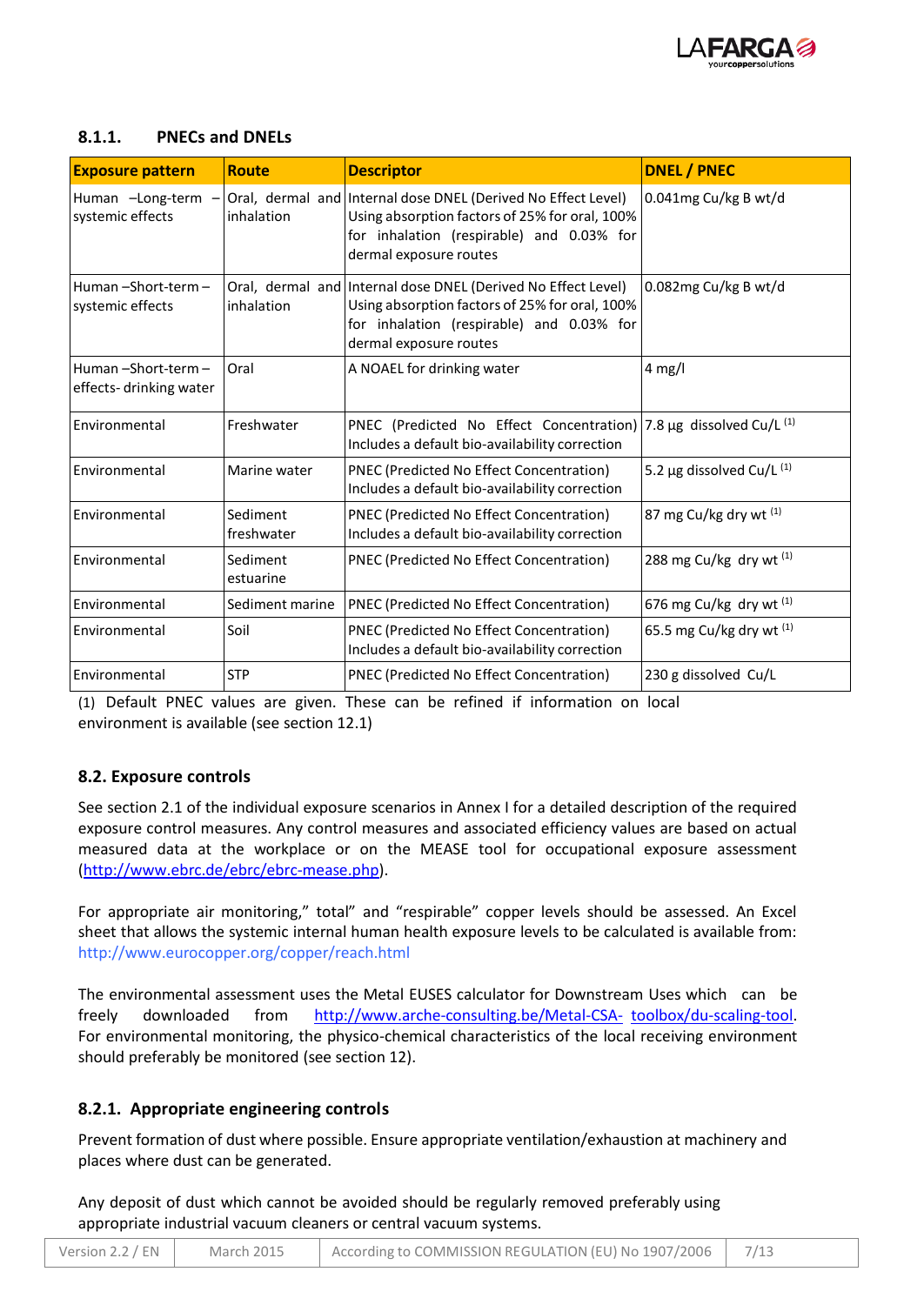

Waste air should be released into the atmosphere only after it has passed through suitable dust separators.

Waste water generated during the production process or cleaning operations should be collected and should preferably be treated in an on-site waste water treatment plant which ensures efficient removal of copper.

### **8.2.2. Occupational exposure controls:**

### **8.2.2.1. Eye/face protection:**

As a precautionary measure, the wearing of suitable safety glasses is advised.

### **8.2.2.2. Skin protection:**

Copper is not classified as hazardous to skin (see section 11 for more details).

### **8.2.2.3. Respiratory protection**

Melting, grinding or machining operations as well as packaging may generate fumes and dusts. Avoid generation and spreading of dust - Use local ventilation to keep levels below established threshold values. A suitable particle filter mask is recommended where needed (see annex 1).

### **8.2.2.4. Thermal hazards**

Not applicable. Copper does not have any self-heating or auto-flammable properties.

### **8.2.3. Environmental exposure controls**

Avoid release to the environment.

### **9. PHYSICAL AND CHEMICAL PROPERTIES**

### **9.1. Information on basic physical and chemical properties**

| <b>Property</b>                                 | <b>Results</b>                                                                   | <b>Remarks</b>         |
|-------------------------------------------------|----------------------------------------------------------------------------------|------------------------|
| Appearance                                      | Solid, copper colour.                                                            | The particle size >1mm |
| Odour                                           | <b>Odourless</b>                                                                 |                        |
| Odour threshold                                 | n.a.                                                                             |                        |
| pH                                              | Not applicable to an inorganic solid                                             |                        |
| Melting / freezing point                        | 1059-1069°C                                                                      |                        |
| range                                           | Initial boiling point and boiling Not applicable to a solid that melts<br>>300°C |                        |
| Flash point                                     | n.a.                                                                             |                        |
| Evaporation rate                                | n.a.                                                                             |                        |
| Flammability                                    | Non-flammable                                                                    |                        |
| Upper/lower flammability or<br>explosive limits | n.a.                                                                             |                        |
| Vapour pressure                                 | Not applicable to a solid that melts at<br>$>300^{\circ}$ C                      |                        |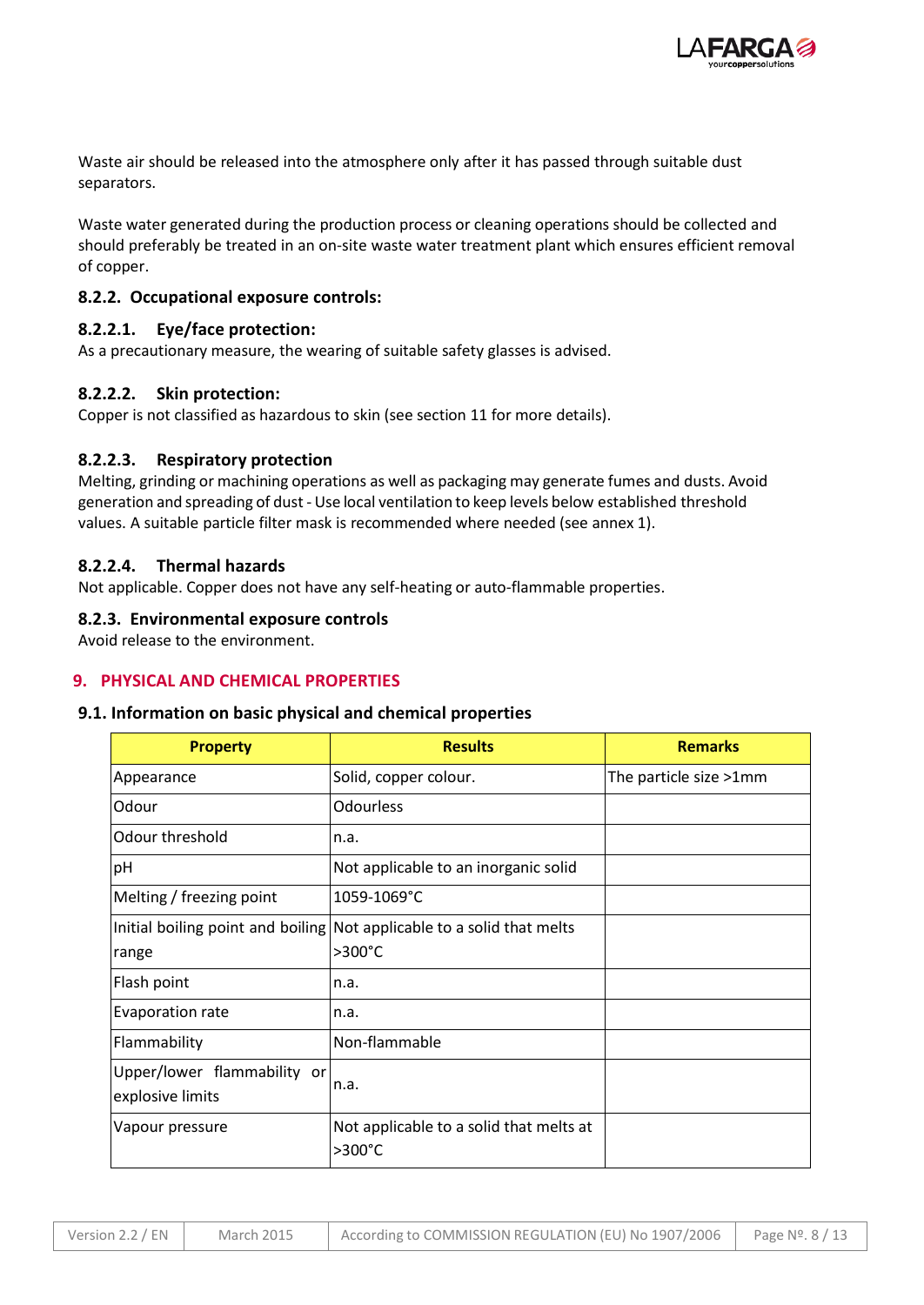

| <b>Property</b>                            | <b>Results</b>                                                                                           | <b>Remarks</b>                                                                   |
|--------------------------------------------|----------------------------------------------------------------------------------------------------------|----------------------------------------------------------------------------------|
| Vapour density                             | n.a.                                                                                                     |                                                                                  |
| Relative density                           | 8.78g/cm3 at 20°C                                                                                        | At 20°C                                                                          |
| Solubility(ies)                            | Insoluble                                                                                                | Copper needs to be<br>transformed into a copper<br>compound to become<br>soluble |
| Partition coefficient: n-<br>octanol/water | n.a.                                                                                                     |                                                                                  |
| Auto-ignition temperature                  | No auto-ignition                                                                                         |                                                                                  |
| Decomposition temperature                  | Decomposition and/or melting starts<br>at 1059°C                                                         |                                                                                  |
| Viscosity                                  | Not applicable to an inorganic solid                                                                     |                                                                                  |
| <b>Explosive propierties</b>               | Non-explosive. The substance does<br>not contain chemical groups<br>associated with explosive properties |                                                                                  |
| Oxidising properties                       | Non-oxidising substance.                                                                                 |                                                                                  |

### **9.2. Other information**

Not applicable.

## **10. STABILITY AND REACTIVITY**

### **10.1. Reactivity**

Not applicable. See section 9.

### **10.2. Chemical stability**

Under normal conditions of use and storage, the product is stable.

### **10.3. Possibility of hazardous reactions**

Reaction with H- equivalents releases soluble copper compounds.

### **10.4. Conditions to avoid**

Avoid dust formation and contact with acids.

## **10.5. Incompatible materials**

Strong acids.

### **10.6. Hazardous decomposition products**

The element Cu° does not decompose but may be transformed into other metal forms (e.g. Cu2+) see section 10.3.

| Version 2.2 / $EN$ | March 2015 | According to COMMISSION REGULATION (EU) No 1907/2006 | 9/13 |
|--------------------|------------|------------------------------------------------------|------|
|--------------------|------------|------------------------------------------------------|------|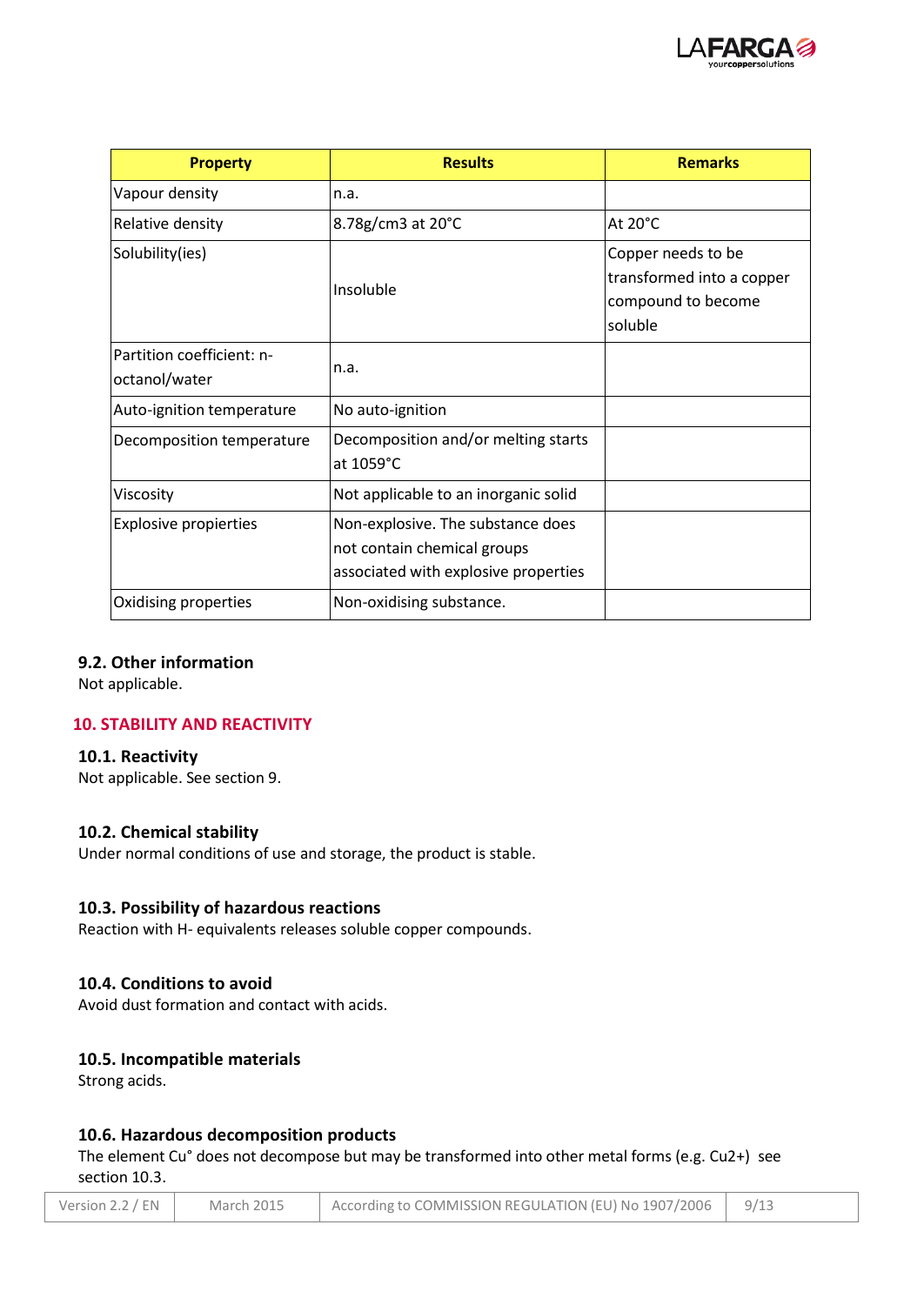

### **11. TOXICOLOGICAL INFORMATION**

### **11.1. Information on toxicological effects**

Acute toxicity: The classification criteria, for copper in massive form and copper powder, according to Regulations (EC) No 1272/2008 and 67/548/EEC on acute toxicity, are not met.

STOT single exposure: The classification criteria, for copper in massive form and copper powder, according to Regulations (EC) No 1272/2008 and 67/548/EEC on STOT-SE are not met.

Skin/eye irritation/corrosion: The classification criteria, for copper in massive form and copper powder, according to Regulations (EC) No 1272/2008 and 67/548/EEC on skin/eye irritation are therefore not met.

Respiratory or Skin Sensitisation: The classification criteria, for copper in massive form and copper powder, according to Regulations (EC) No 1272/2008 and 67/548/EEC on sensitization are t not met.

Genotoxicity: The classification criteria for copper in massive form and copper powder, according to Regulations (EC) No 1272/2008 and 67/548/EEC on germ cell mutagen are not met.

Carcinogenicity: The classification criteria for copper in massive form and copper powder, according to Regulations (EC) No 1272/2008 and 67/548/EEC on carcinogenicity are not met.

Toxicity for reproduction: The classification criteria for copper in massive form and copper powder, according to Regulations (EC) No 1272/2008 and 67/548/EEC on reproductive toxicity are therefore not met.

Repeated dose toxicity and STOT-RE: The classification criteria, for copper in massive form and copper powder, according to Regulations (EC) No 1272/2008 on Specific Target Organ Toxicity are therefore not met.

### **12. ECOLOGICAL INFORMATION**

Most of the available hazard data are related to exposure of soluble copper compounds (e.g. copper sulphate). For the hazard profile of copper massive forms (assessed from a sphere of 1mm diameter), information on solubility and bioavailability are combined with the hazard profile of soluble copper compoundsin a read-across approach to assessits potential hazards

### **12.1. Toxicity**

Environmental bioavailability: The non-abrasive release of dissolved copper ions to the aqueous transformation/dissolution medium (7 days, 100 mg/L loading, pH6), was 6.7 µg Cu/l corresponding to a surface – specific release of 0.15 µg Cu/mm2 (Rodriguez et al., 2007)

Acute aquatic toxicity test results and environmental classification: The assessment demonstrates that, according to Regulations (EC) No 1272/2008 and 67/548/EEC, copper massive forms do not need to be classified for acute environmental hazards. Based on the assessment (see section 12.2 and 12.3), according to Regulations (EC) No 1272/2008 and

67/548/EEC, Copper massive does not meet the classification for chronic aquatic toxicity.

| Version 2.2 / EN | March 2015 | According to COMMISSION REGULATION (EU) No 1907/2006 | 10/13 |
|------------------|------------|------------------------------------------------------|-------|
|------------------|------------|------------------------------------------------------|-------|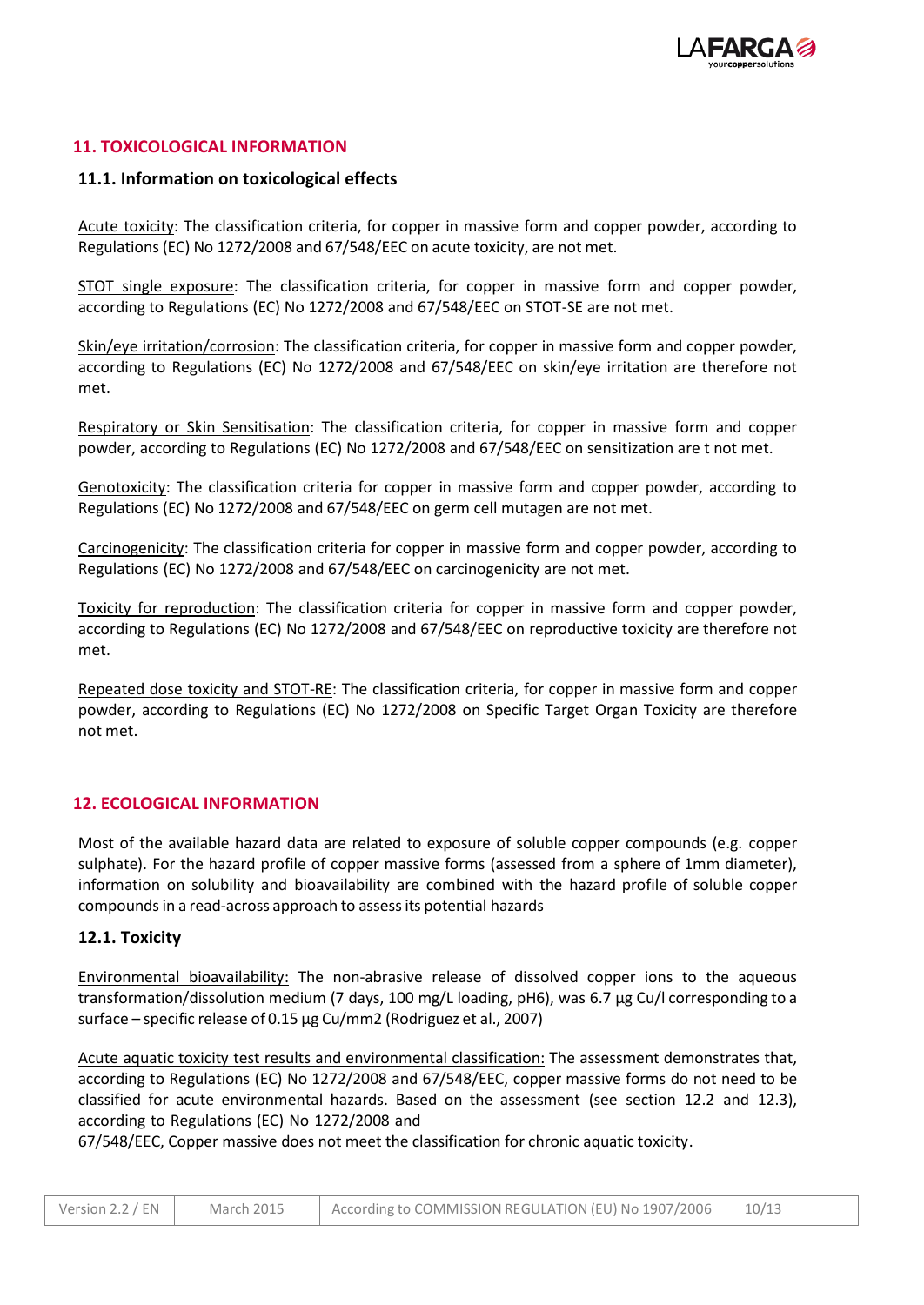

Chronic freshwater toxicity test results and PNEC derivation: Conclusion: a value of 7.8 µg dissolved Cu/L is the default chronic freshwater PNEC, to be used to assess local risks. The assessment can be refined if information on local water chemistry (dissolved organic carbon, pH, calcium, magnesium, sodium and alkalinity) is available.

Chronic marine waters toxicity test results and PNEC derivation: Conclusion: a value of 5.2µg dissolved Cu/L is the default chronic marine water PNEC, to be used to assess local risks. The assessment can be refined if the dissolved organic carbon concentration of the local environment is available.

Chronic freshwater sediment toxicity test results and PNEC derivation: Conclusion: a value of 87 mg Cu/kg dry weight is the default chronic freshwater sediment PNEC, to be used to assess local risks. The assessment can be refined if the organic carbon concentration and the Acid Volatile Sulphide concentrations of the local sediment is available.

Chronic terrestrial toxicity test results and PNEC derivation: Conclusion: a value of 65.5 mg Cu/kg dry weight is the default chronic soil PNEC, to be used to assess local risks. The assessment can be refined if the pH and Cation Exchange Capacity of the local soil is available.

### **12.2. Persistence and degradability**

"Copper" cannot be degraded, but may be transformed between different phases, chemical species, and oxidation states.

In accordance to the EU 2009 CLP guidance, the fate of the copper ion under "environmentally

relevant" conditions was modeled, using the Ticket Unit World Model. Rapid removal from the water column was also assessed using data from one mesocosm and three field studies (Rader et al., 2010). The assessment demonstrated the rapid removal of copper-ions, delivered as soluble copper compounds, from the water column under "normal environmental conditions". Rapid removal of a substance from the water column is defined as 70% removal within 28 days. Literature data demonstrates the strong binding of copperions to sediment materials and especially the anaerobic CuS complexes are very stable (Simpson et al., 1998; Sundelin and Erickson, 2001). The remobilisation of Cu-ions to the water column is therefore not expected. The assessment therefore demonstrates that "copper" does not meet the criterion as "persistent".

### **12.3. Bioaccumulative potential**

The Guidance states the following on Bioaccumulation: "Metals that are essential nutrients are actively regulated: removal and sequestration processes that minimise toxicity are complemented by an ability to up-regulate concentrations for essentiality. As a result, the "bioaccumulative" criterion is not applicable to these metals."

### **12.4. Mobility in soil**

Copper-ions bind strongly to the soil matrix. The binding depends on the soil properties. A median water-soil partitioning coefficient (Kp) of 2120 L/kg has been derived for soils (more details see Copper Risk Assessment Report, 2008 and Copper Chemical Safety Report, 2010).

### **12.5. Results of PBT and vPvB assessment**

The PBT and vPvB criteria of Annex XIII to the Regulation do not apply to inorganic substances, such as copper and its inorganic compounds.

### Copper is not PBT or vPvB

| Version 2.2 / $EN$ | <b>March 2015</b> | According to COMMISSION REGULATION (EU) No 1907/2006 |  |
|--------------------|-------------------|------------------------------------------------------|--|
|--------------------|-------------------|------------------------------------------------------|--|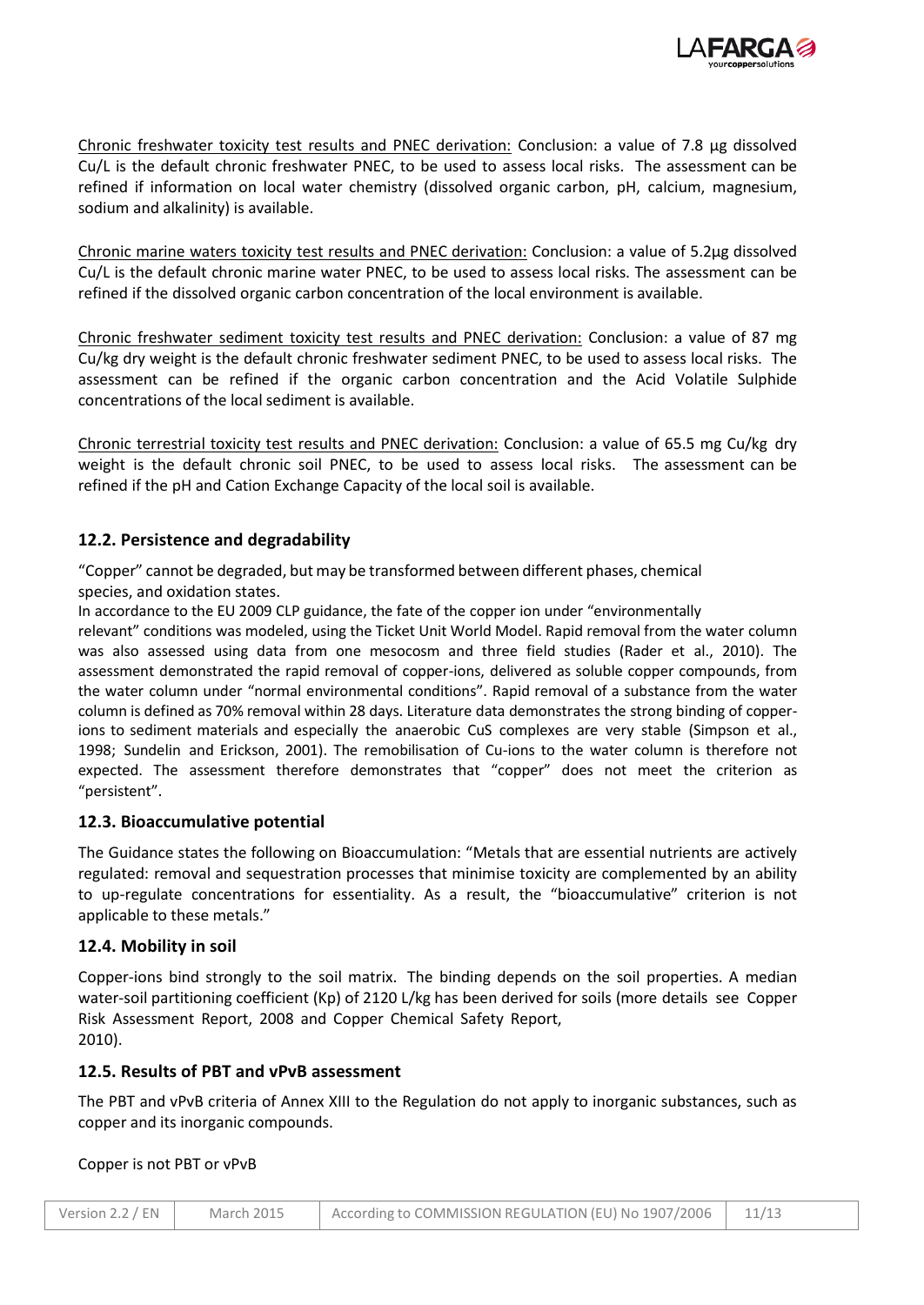

### **12.6. Other adverse effects**

Copper is not expected to contribute to ozone depletion, ozone formation, global warming or acidification.

### **13. DISPOSAL CONSIDERATIONS**

#### **13.1. Waste treatment methods**

Whatever cannot be saved for recovery or recycling should be managed in an appropriate and approved waste disposal facility.

### **14. TRANSPORT INFORMATION**

Copper massive do not need to be classified for transportation.

| RID/ADR:<br>IATA/ICAO:               | not restricted<br>not restricted | ADNR/ADN:<br>IMO/IMDG: | not restricted<br>not restricted |
|--------------------------------------|----------------------------------|------------------------|----------------------------------|
| 14.1. UN number:                     |                                  | Not applicable.        |                                  |
| 14.2. UN proper shipping name:       |                                  | Not applicable.        |                                  |
| 14.3. Transport hazard class(es):    |                                  | Not applicable.        |                                  |
| 14.4. Packing group:                 |                                  | Not applicable.        |                                  |
| 14.5. Environmental hazards:         |                                  | Not applicable.        |                                  |
| 14.6. Special precautions for users: |                                  | Not applicable.        |                                  |

**14.7. Transport in bulk according to Annex II of MARPOL73/78 and the IBC Code** Not applicable.

### **15. REGULATORY INFORMATION**

# **15.1. Safety, health and environmental regulations/legislation specific for the substance or mixture**

### **15.1.1. Worldwide Chemical Inventories**

| EC inventory (EU): 231-159-6 | ENCS (Japan): listed TSCA   |
|------------------------------|-----------------------------|
| (USA): listed                | ECL(Korea): listed          |
| DSL(Canada): listed          | PICCS (Philippines): listed |
| AICS (Australia): listed     | IECSC(China): listed        |
| NZIoC (New Zealand): listed  |                             |

Copper is not a SEVESO substance, not an ozone depleting substance and not a persistent organic pollutant.

#### **15.2. Chemical safety assessment**

Chemical safety assessment was carried out for this substance, though as the substance is not hazardous the exposure scenarios are not attached. For any further information please contact the provider (refer to section 1.3 for contact details).